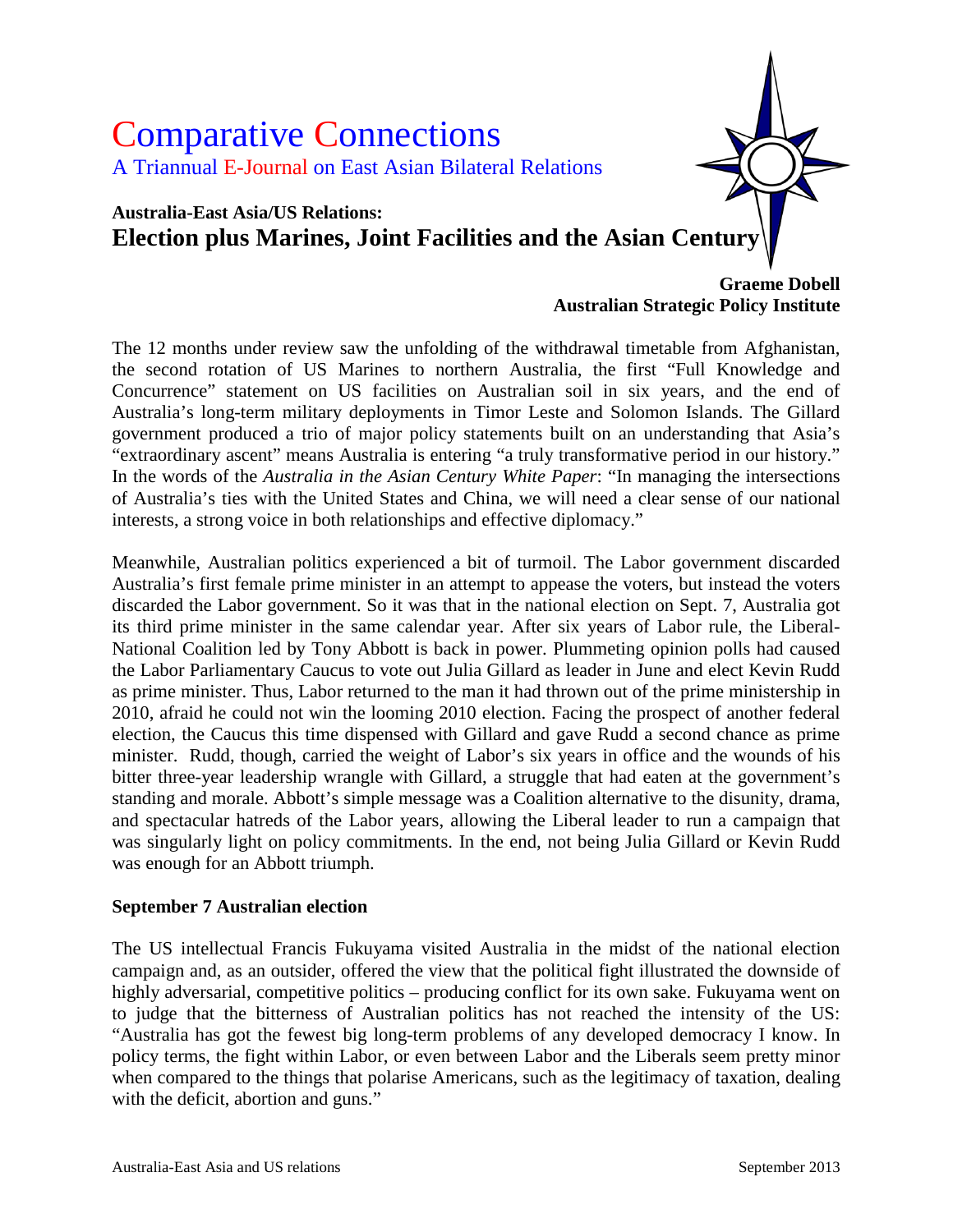The areas of consensus or tacit agreement in Australian politics certainly extend well beyond the agreement of the major parties on the US alliance – reaching to major areas such as health insurance and education. In contrast to US debates, Labor and the Coalition agreed to a taxation increase, a lift in the Medicare levy to pay for a new national disability insurance scheme. The Coalition also embraced a new school funding system and budget created by the Labor government, with opposition leader Abbott saying he was on a unity ticket with Prime Minister Rudd on future education spending.

In international affairs and defense, the large common ground between Labor and the Coalition means that recent policy differences have been ones of emphasis. The one international issue that played a significant part in the election was border protection and the arrival in Australian waters of boats, usually sailing from Indonesia, bearing nationals from countries such as Afghanistan, Iran, Iraq, and Sri Lanka, seeking asylum in Australia as refugees. In the 12 months to June, 2012, 110 boats brought 7,983 people. In the 12 months to June, this year, 403 boats brought 25,173 asylum seekers.

Both sides of politics agreed on the need to "stop the boats" – the policy promise that Tony Abbott turned into a political mantra. The argument was whether Labor or the Coalition could do a better job of dealing with the flow of people flying to Indonesia and then paying people smugglers to be sailed to Australian waters.

The potency of the issue in Australian politics was demonstrated by Rudd's actions after being sworn in as prime minister on June 27. By July 5, he was in Jakarta for talks with President Susilo Bambang Yudhoyono on how to deal with people smugglers operating from Indonesia. On July 15, Rudd was in Port Moresby to announce a new aid package for Papua New Guinea (PNG) which was tied to a new version of the Coalition's "Pacific Solution" – processing asylum seekers in the South Pacific rather than on Australian soil. Australia quickly signed an agreement with PNG so boat people can be sent there. Under the terms of the deal, all such asylum seekers will be sent to PNG for assessment; if found to be refugees, they will be settled in PNG. In the campaign, the Coalition responded by saying it would apply a hardline stance to 32,000 asylum seekers who have already arrived in Australia by boat. An Abbott government would deny them the right ever to get permanent settlement in Australia and scrap their right to appeal to the courts to achieve refugee status.

## **Afghanistan**

By the end of 2013, the majority of Australian troops will be out of Afghanistan. Labor and the Coalition have been united in their support for the mission even as the Australian public turned away from Afghanistan. The annual Lowy Institute survey of Australia public opinion on foreign affairs found that 61 percent of Australians polled thought the Afghanistan war "was not worth fighting." In October 2012, Prime Minister Gillard delivered a statement to Parliament on the military exit by 2014, saying Australians had "cause for measured confidence and resolve" about the transition. She said Australia's mission in Uruzgan province was clear and achievable: to prepare the 4th Afghan Brigade for a handover of full security responsibility. In March, 2013, Defense Minister Stephen Smith announced that at least 1,000 of Australia 1,650 troops in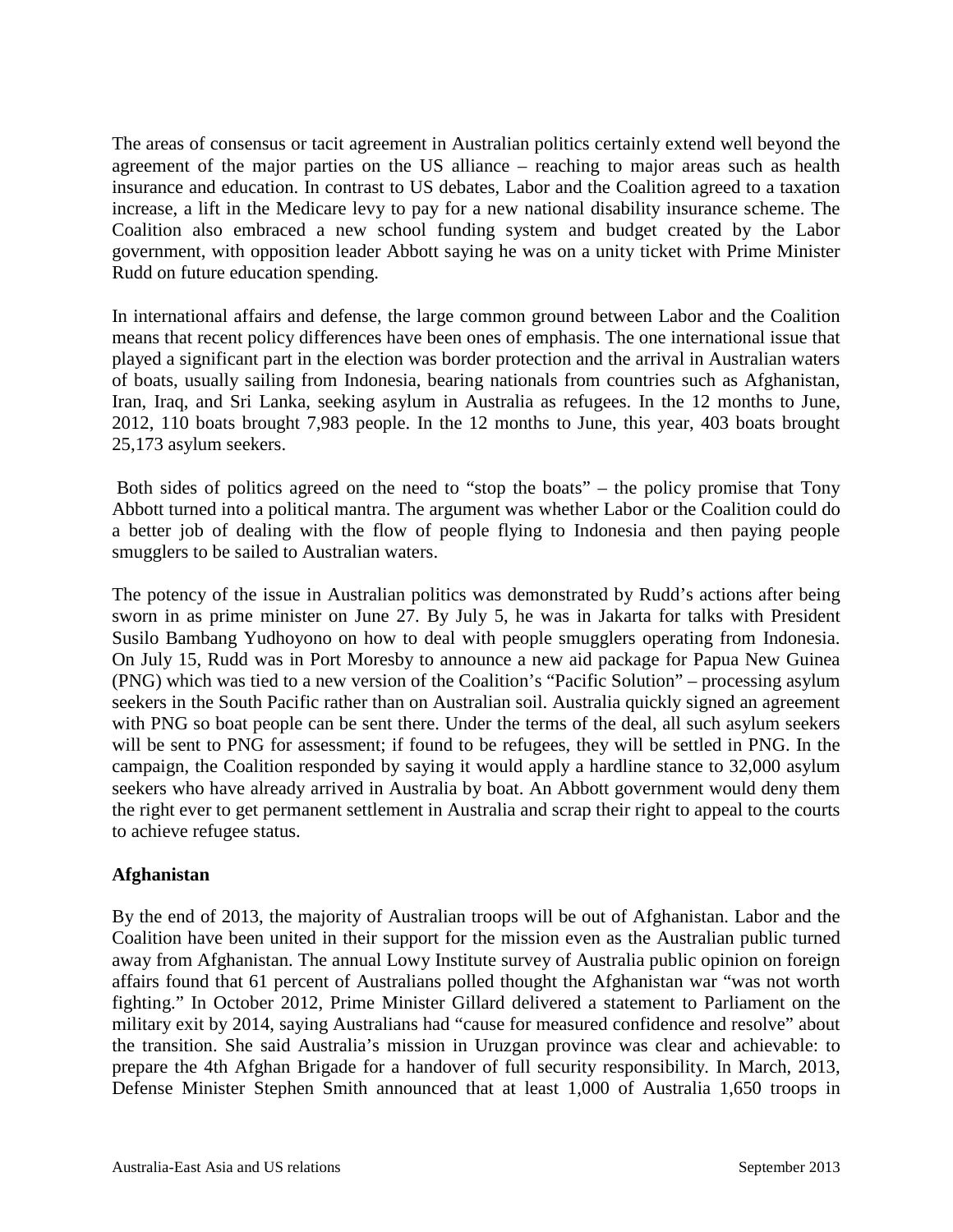Afghanistan will be withdrawn by the end of the year as the Tarin Kowt multinational base in Uruzgan is closed. Smith said Australia has been in Afghanistan "far too long." He said the decision was in line with plans laid out by the international community in 2010 to hand over security of the region to Afghan authorities by the end of 2014. Uruzgan will be one of the first areas to make the transfer.

A health survey of Australians forces involved in combat in Afghanistan and Iraq found a significant increase in mental health problems for troops exposed to trauma and combat. Noting the findings, chief of the Australian Defence Force Gen. David Hurley dismissed talk of a "tidal wave" or "tsunami" of post-traumatic stress disorder: "This language is provocative and emotive and points to a simplistic view of military mental health. This view does not take into account that ADF personnel have been performing difficult [Australian] border protection tasks and rotating in and out of operations in the Middle East for 12 years. Assuming a tidal wave, we should expect to be experiencing that now. The data does not support this view."

The defense minister's comment about being in Afghanistan "far too long" was the context for the discussion of Afghanistan at the annual alliance talks at the end of 2012 between the US secretaries of defense and state and their Australian counterparts. The communiqué wordage devoted to Afghanistan was all about implementing the agreed withdrawal timetable:

We reiterated our continued commitment to a secure, stable, and prosperous Afghanistan that is not a safe haven for international terrorists. We acknowledged the achievements and paid tribute to the sacrifices of Australian and US military and civilian personnel in Afghanistan. We reiterated our commitment to the International Security Assistance Force (ISAF) transition strategy which was agreed in Lisbon and reaffirmed at the ISAF/NATO Leaders' Summit in Chicago in May. We also confirmed our commitment to a post-2014 mission to train, advise, and assist the Afghan National Security Forces (ANSF) and recognised that an appropriate funding mechanism to sustain the ANSF into the future is critical.

## **US Marines in Darwin**

In April, 2013, a second rotation of more than 200 US Marines arrived in Darwin, following the first rotation to the Northern Territory in April, 2012. Under the terms of the "new focus" on the Asia Pacific announced by President Barack Obama in his visit to Canberra in November, 2011, the Marines spend six months in northern Australia in the dry season for exercises and training: the plan is to increase this annual deployment to a 2,500-person Marine Air Ground Task Force later this decade. Next year, the number of Marines is to rise to 1,150.

The Lowy Institute survey of Australian public opinion on foreign policy found an increase in Australian support for the Marine presence: 61 percent of those polled this year were in favor of "allowing the US to base military forces here in Australia" (up from 55 percent in 2011 when the same question was asked).

US Defense Secretary Chuck Hagel said in June that the Marines would "deepen cooperation with our treaty ally Australia and other regional partners." Hagel pointed to this as an expression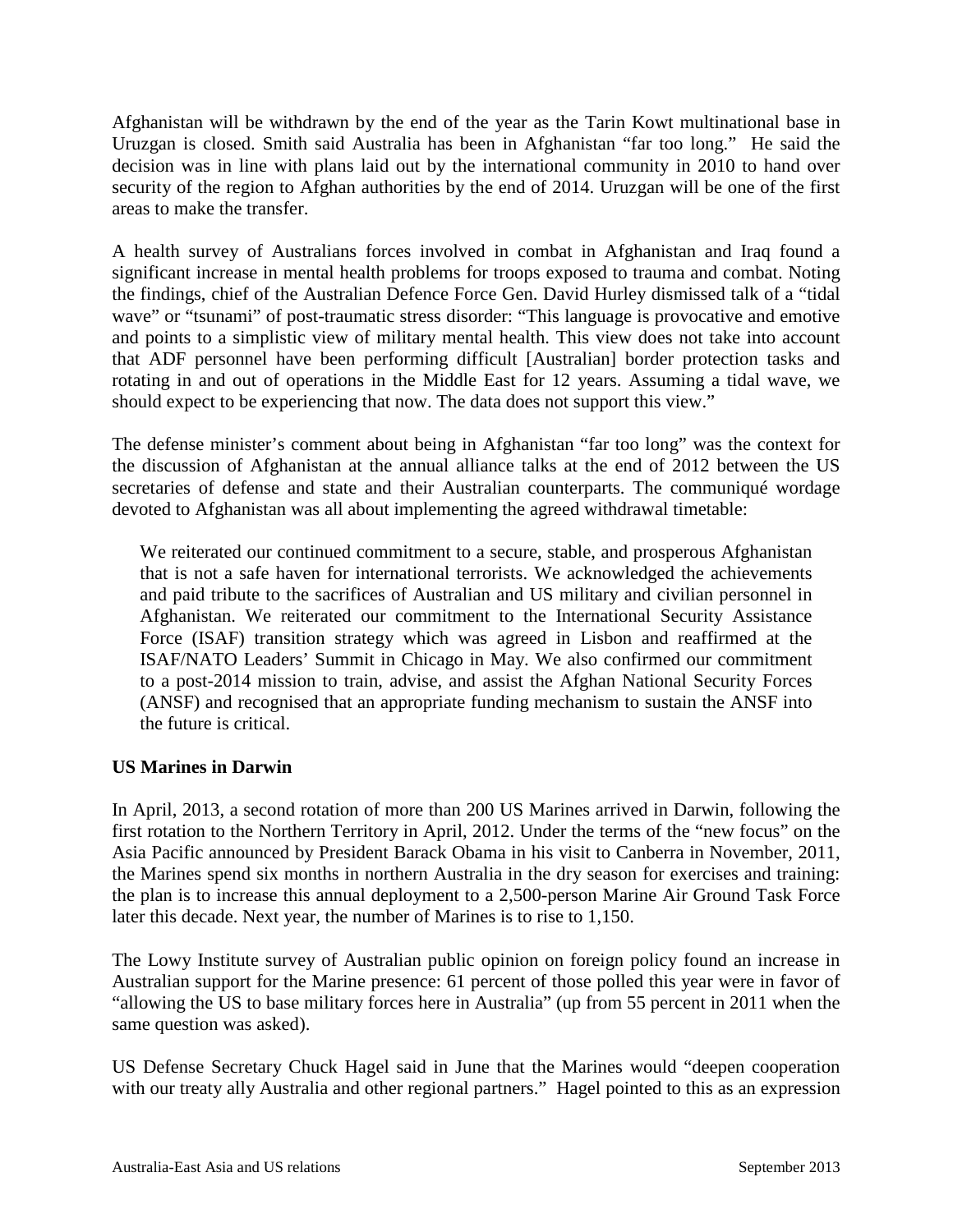of enduring US commitment to peace and security in the Asia-Pacific region by "sustaining the ability to deter aggression and operate effectively across all domains."

The US Senate Armed Services Committee reported a Marine estimate that infrastructure costing \$1.6 billion will be needed in northern Australia to accommodate the Marine Task Force. Detailed discussions are under way between the US and Australia about who will pay the bill – raising questions about how keen Australia is on this expanded expression of the alliance. As the second rotation began, Defense Minister Smith said the full Marine Task Force is not due before 2016-17 and that Canberra "had not yet made any decisions about the arrangements for larger US Marine Corps rotations."

The annual alliance talks, held in Perth in November 2012, discussed "enhanced aircraft cooperation, which is expected to result in increased rotations of US aircraft through northern Australia." The talks also looked at the potential for the US Navy to make greater use of Australia's key Indian Ocean naval base, HMAS Stirling, near Perth. The meeting communiqué referred to the budget implications of this in one dry sentence: "All of these possible areas of cooperation would require substantial further study and additional decisions by both capitals."

The US rebalance to Asia is entering that difficult moment where policy announcement has to be paid for. As Washington and the US military struggle with budget woes, a lot of encouragement is being offered to friends in Asia to do their part to help implement the pivot. During a visit to Washington in March, two senior analysts with the Australian Strategic Policy Institute, Andrew Davies and Mark Thomson, reported on the eagerness of US policy makers and thinkers for Asia to show more commitment to the rebalance: "It's clear to us that there's disappointment in Washington about the allied response to date – and Australia has been mentioned in this respect more than once." To be fair, it's not a case of finger wagging or reprimanding, and Michael Green of CSIS provided the best one-liner of the week when he said that "Washington isn't in a position to export political will at the moment, because there's a deficit here as well." Be that as it may, the fact is that the US sees itself as the hardest working member of a team and it's looking for a higher rate of effort from the rest.

Davies and Thomson argued that Australia could do its ally – and itself – a big favor by putting some money on the table to properly support the establishment and maintenance of the US training mission to northern Australia:

On the scale of defense expenditure it's not a biggie, but it would send a clear signal that Australia is prepared to put some resources behind its public rhetoric in support of the rebalance. That would make good sense for us strategically. An ongoing US presence in the Asia-Pacific is unambiguously in our interest; we get a security benefit from the alliance far in excess of our modest defence spending (presently 1.56 percent of GDP compared with America's 4.7 percent). It follows that spending a little extra to help secure the presence of US forces in our region should be a no-brainer, even in a period of fiscal stringency.

In June, Prime Minister Gillard and Defense Minister Smith announced that next year, the number of Marines coming to northern Australia for the six-month rotation will lift from 200 to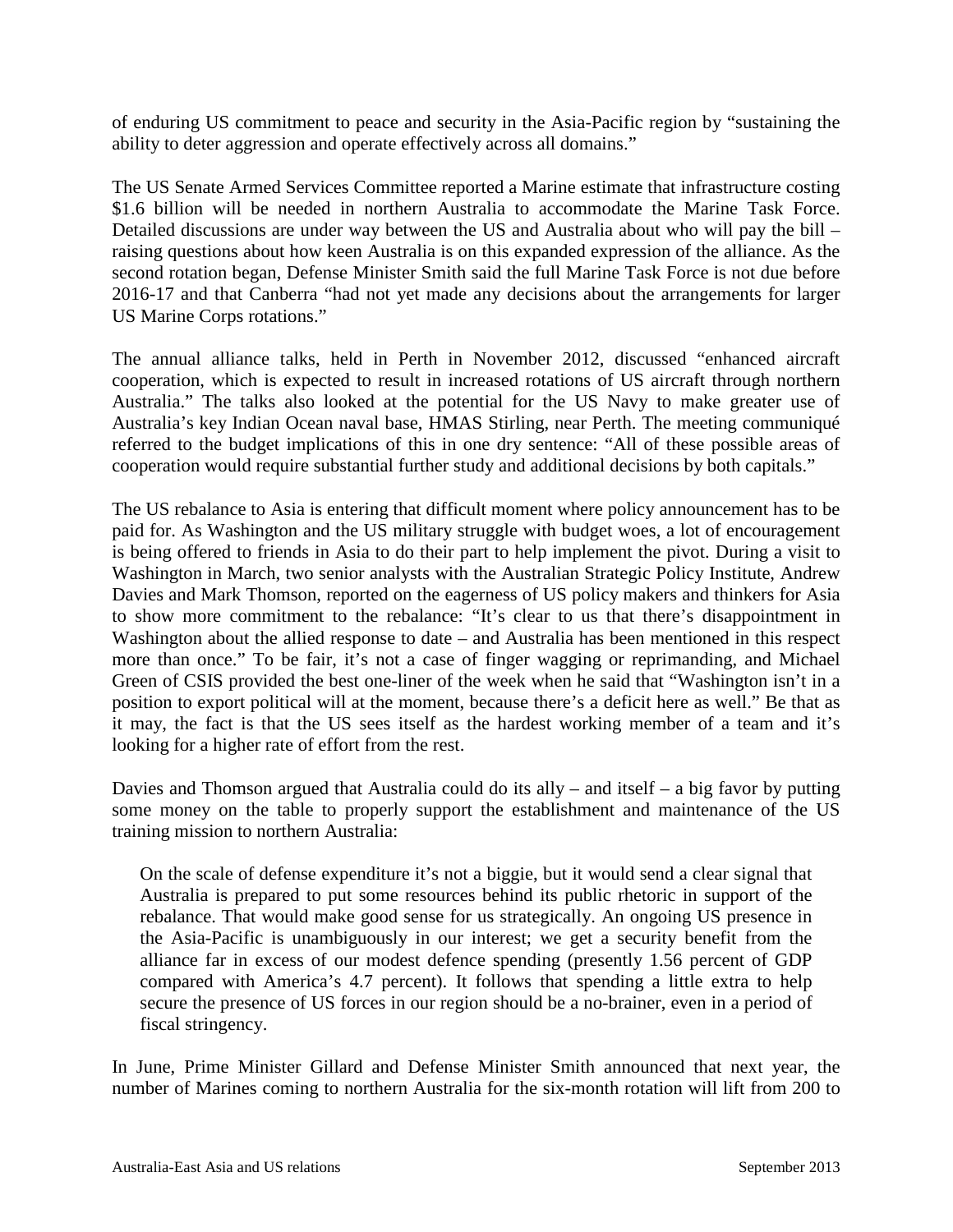1,150. The majority of the Marines will be accommodated at Darwin's Robertson Barracks, with a smaller aviation support contingent of around 130 personnel at RAAF Darwin, along with four heavy lift helicopters. The statement said the larger rotation of Marines, "will better position both nations to join with other regional partners to respond in a timely and effective manner to a range of contingencies in the Indo Pacific, including humanitarian assistance and disaster relief. These rotations assist Australia's long-held strategic interests by supporting United States engagement in our region in a manner that promotes peace, stability and prosperity."

The Defense Department has released a social and economic assessment of the impact a six month rotation of 1,100 Marines next year would have. It found most impacts were expected to be positive or neutral, and that the economic impact would be modest and positive. The study suggests that a rotation of 1,100 Marines is expected to contribute an additional \$5.6 million to the Northern Territory Gross State Product, or \$5,090 per Marine.

## **US joint facilities: Full Knowledge and Concurrence**

On June 26, Defense Minister Smith made a statement to Parliament on the US joint facilities in Australia, nearly six years since the previous such report by a Coalition defense minister. There was some interesting detail in Smith's statement, but any media attention was swamped by the fact that on the same day the Labor Caucus deposed Prime Minister Gillard and replaced her with Kevin Rudd.

In making his statement, Smith was adding another chapter to a four-decade Canberra tradition of trying to tell Australians what they should know about the military and intelligence purposes the US pursues in Australia. In June 1977, Australia's Defense Minister James Killen made the first comprehensive statement on Australian access and sovereignty regarding the US facility at Pine Gap in the Northern Territory. Killen began what has been a constant refrain of Australian governments on the rare occasions they talk about Pine Gap – the insistence that Canberra has full knowledge of what its ally is doing on Australian soil: "There is no way in which systematic deception or activities detrimental to Australian interests could go undetected, even were it assumed that it was feasible and advantageous even to attempt them. Programs are actively monitored, both at the facility and by the Department of Defence in Canberra, to ensure compatibility with Australian national policy and objectives. Australia has the right to intervene if it has doubts or objections regarding any activity."

In June, 1984, Prime Minister Bob Hawke made a statement to the Parliament on "the general purpose and functions of the defense facilities we operate jointly with our American ally." Hawke's purpose was to heal deep divisions within the Labor Party over the "US bases" that had raged for the previous two decades, and to give some answers to the fears and suspicions of many Australians about the American "spy bases."

The phrase that has lived on from that Hawke statement was that "all functions and activities require, and have, the full knowledge and concurrence of the Australian government." Since then, Australian governments have made statements on the general purpose and functions of the US facilities, any change to these general purposes and the principles on which these facilities operate. This is done using the Hawke formula of "Full Knowledge and Concurrence."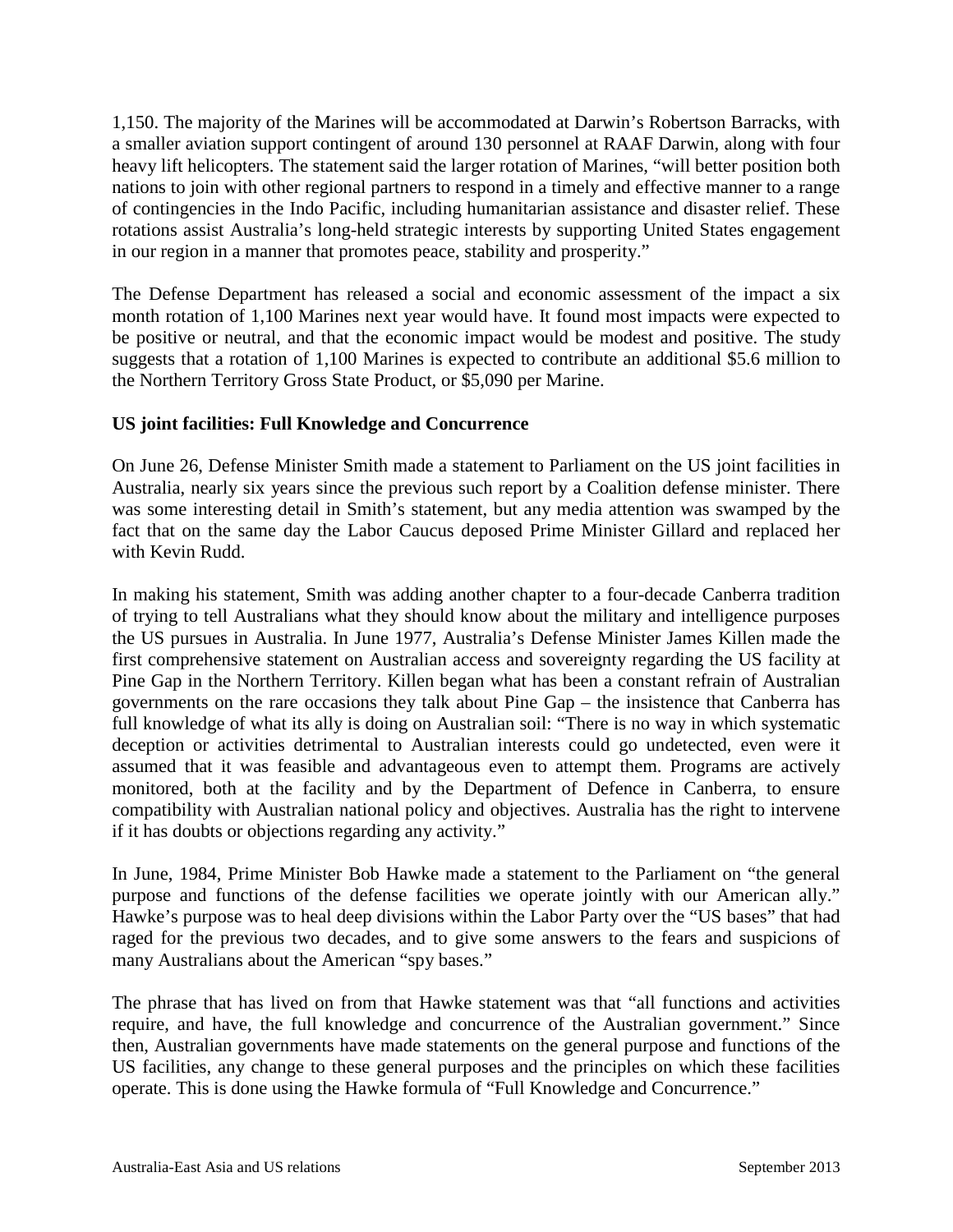The bases subject to this formula are (or were):

**Pine Gap:** (near Alice Springs in the Northern Territory) The biggest and most important of the facilities in Australia (and one of the largest satellite ground facilities in the world), Pine Gap was commissioned in 1967 and was renamed the Joint Facility Pine Gap in 1988. Pine Gap "collects intelligence data which supports the national security interests of both Australia and the United States, and provides ballistic missile early warning information." The Pine Gap Treaty was originally signed in 1966 and was last extended in 1998. The treaty remains in force until terminated by either government.

Also at Alice Springs is a second joint facility, the Joint Geological and Geophysical Research Station, originally established in 1955 as a seismic monitoring station to detect nuclear explosions during the Cold War. It continues to monitor such explosions as part of the International Monitoring System of the Comprehensive Test Ban Treaty. It also monitors earthquakes and is jointly operated by Geoscience Australia and the US Air Force.

**Nurrungar:** (at Woomera in South Australia) Commissioned in 1969 and decommissioned in 1999, when functions shifted to Pine Gap, where the ballistic missile early warning job is performed remotely through the Space Based Infrared System (SBIRS) Relay Ground Station.

**North West Cape:** The Naval Communication Station, Harold E. Holt, on the North West Cape of Western Australia, was originally commissioned as a US base in 1967. It became a Joint Facility in 1974 at the instigation of the Whitlam government and an Australian facility in 1993 at the instigation of the Hawke government. In July 2008, a treaty was signed for US access to and use of the Australian facility for a period of 25 years.

In his statement to Parliament, Smith affirmed that the alliance now operates fully in the cyber domain. In September 2011, at the annual Australia-US Ministerial (AUSMIN) consultations in San Francisco, Australia and the US agreed that a cyber attack on either country would trigger the mechanisms of the ANZUS Treaty: "Our Governments share the view that, in the event of a cyber attack that threatens the territorial integrity, political independence or security of either of our nations, Australia and the United States would consult together and determine appropriate options to address the threat."

In November 2012, at the annual AUSMIN consultations in Perth, Smith and Defense Secretary Leon Panetta signed a Memorandum of Understanding for the establishment of a jointly operated C-band radar space surveillance installation at the Harold E. Holt naval communication facility. Australia and the US would also work together to transfer a highly advanced space surveillance telescope to Australia. The two countries will discuss the establishment of a combined communications gateway in Western Australia, which would provide both Australia and the US greater access to the Wideband Global Satellite Communications constellation.

Australian Defense facilities to which the United States has access include: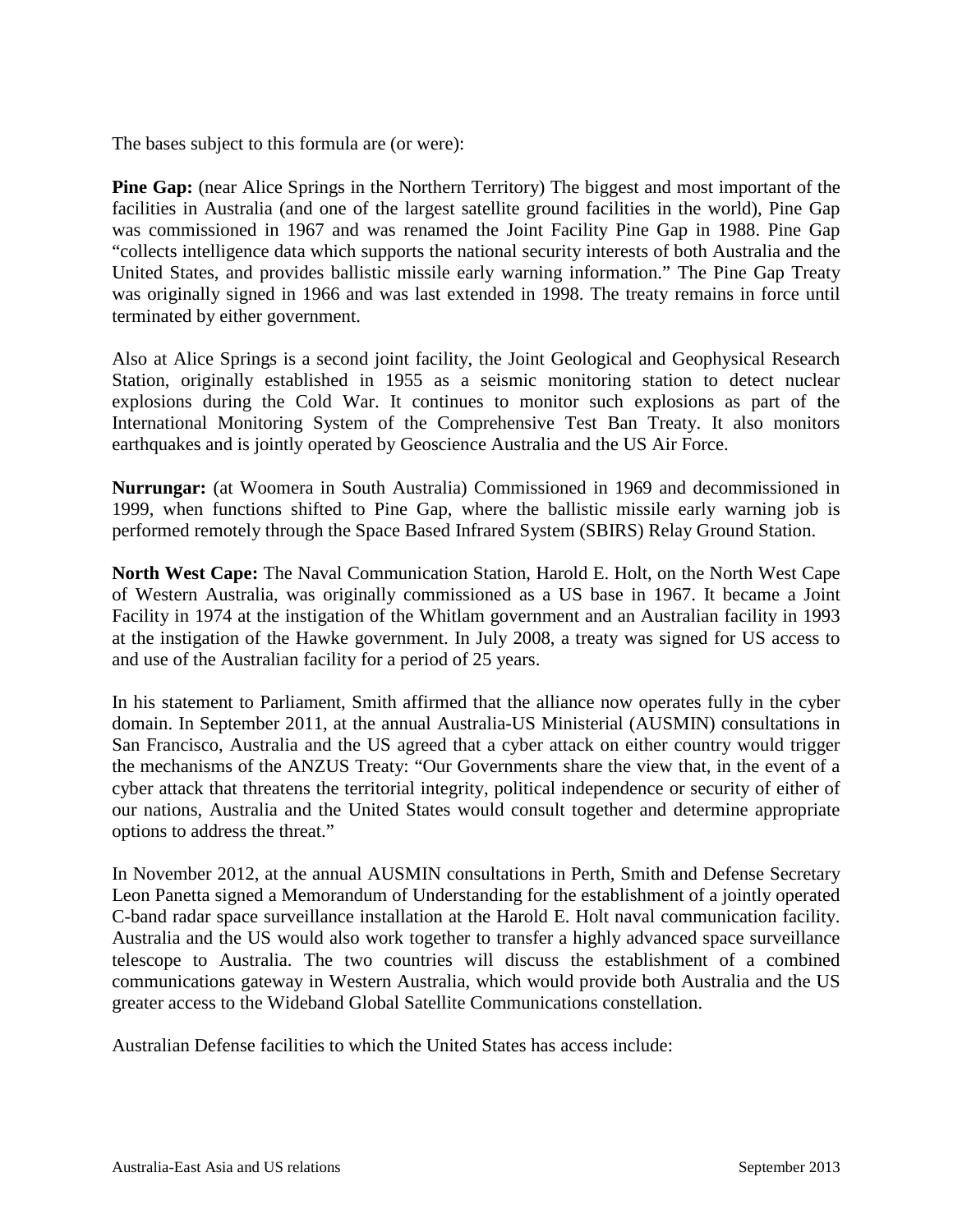• Naval Communication Station, Harold E. Holt, on the North West Cape of Western Australia, which provides communications facilities for US and Australian submarines;

• Mobile User Objective System (MUOS) located at the Australian Defence Satellite Communication Station near Geraldton, which provides satellite communications; and

• Extended High Accuracy Network Determination System (Ext-HANDS) research installation in Learmonth, Western Australia, comprising optical research sensors which collect data for space situational awareness research.

#### **Evolving role of Pine Gap**

Smith's statement maintained one coy habit of Australian governments – the reluctance to refer to the fact that the Pine Gap facility is operated by the US Central Intelligence Agency and the chief of Pine Gap is a CIA officer. That coyness harks back to the far more embarrassing reality that from the 1960s through to 1975, Australia did not have "full knowledge and concurrence" of what the US was doing at the facility.

A forensic examination of the gap between Australian claim and US habit was performed by one of Australia's foremost academic strategists, Professor Desmond Ball, in his 1988 book on Pine Gap. Writing of the period up to 1975, Ball said: "Former officers and employees of the CIA have stated that significant aspects of the geostationary SIGINT satellite program were not disclosed to Australia and, indeed, that some operations of Pine Gap involved a 'day-to-day' deception of Australia ... And former Australian employees at Pine Gap have stated that Australians were excluded from certain key areas of the Pine Gap station and that certain material collected at Pine Gap was not passed on to Australian officers at the station."

Ball reported that in 1979, Australian officers were at last granted access to the Signals Analysis Section, and in 1983, the Australian defense representative was appointed chairman of the Joint Reconnaissance Schedule Committee, which meets each morning to approve the daily targets for satellites. In 1988, Hawke announced changes to ensure Pine Gap operated in ways that best served Australia's interests as well as those of the US. Among the positions created for Australian Defense officials was the new job of "deputy chief of facility"; so the CIA provides the chief of Pine Gap but an Australian is the deputy chief.

Smith told Parliament that Pine Gap had evolved from its Cold War origins to meet new demands and take advantage of new technologies: "The facility supports monitoring of compliance with arms control and disarmament agreements and provides ballistic missile early warning information. Pine Gap is a central element of Australia's security and intelligence relationship with the United States. It makes a vital contribution to the security interests of both countries and re-affirms the very high level of cooperation that has been achieved in Australia's closest defence relationship." Smith listed advantages Australia draws from hosting Pine Gap:

• access to intelligence and early warning that would be "unavailable from any other means" and is unique in our region";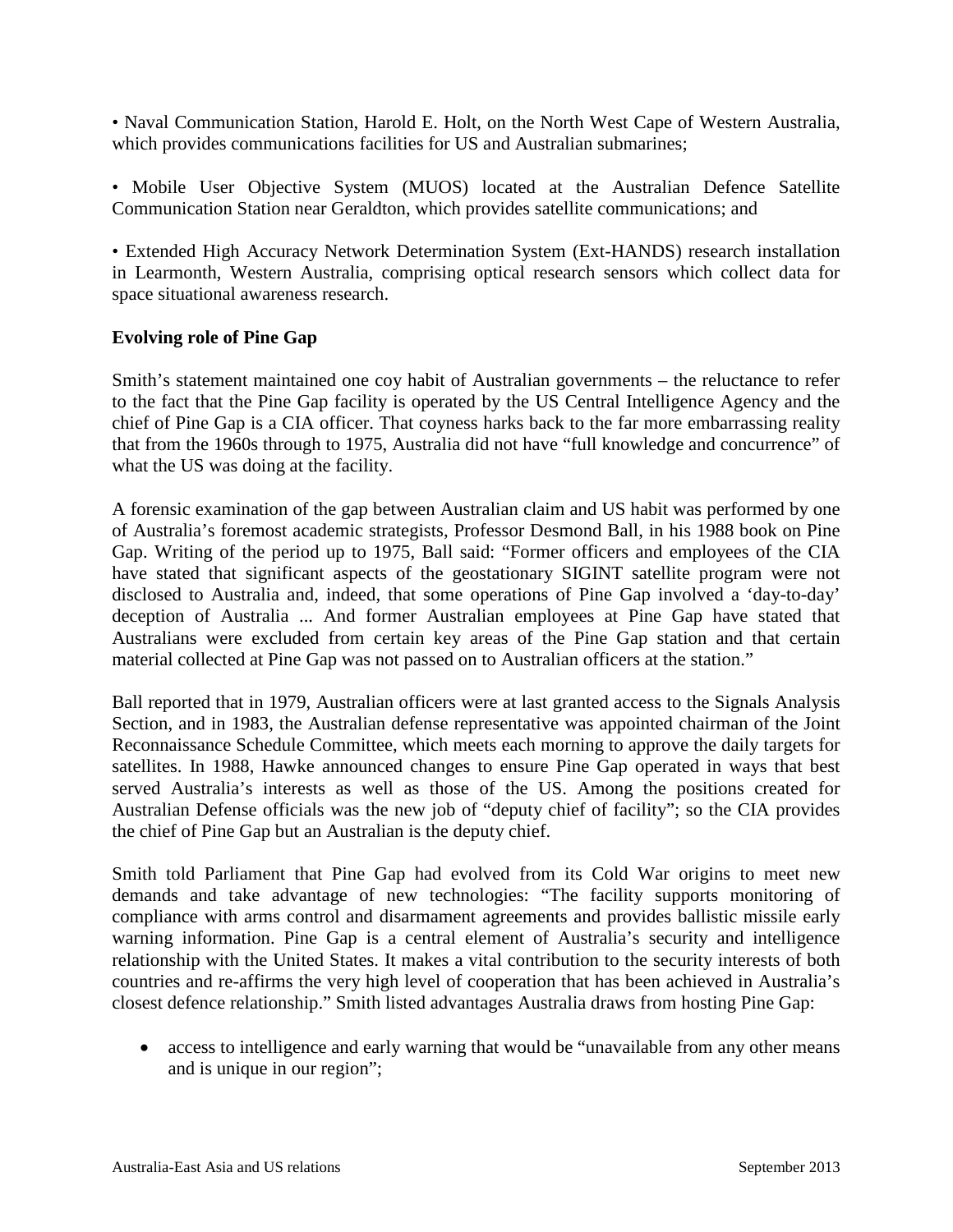- information on intelligence priorities such as terrorism, the proliferation of weapons of mass destruction, and military and weapons developments;
- ballistic missile early warning, performed remotely through the Space Based Infrared System (SBIRS) Relay Ground Station at Pine Gap, provides "key capabilities in the areas of missile warning and battlespace characterisation";
- Intelligence that contributes to the verification of arms control and disarmament agreements.
- Pine Gap provides Australia a "world class capability which we could not independently develop."

The defense minister told Parliament that Pine Gap "will remain a central element of Australia's security relationship with the United States for the foreseeable future."

#### **The evolution of Full Knowledge and Concurrence**

The embarrassments of the 1960s and 1970s mean Australia has put a lot of work into defining what "Full Knowledge and Concurrence" means. Full knowledge equates to Australia having a full and detailed understanding of any capability or activity with a presence on Australian territory or making use of Australian assets. Concurrence means Australia approves the presence of a capability or function in Australia in support of its mutually agreed goals. Concurrence, Smith said, "does not mean that Australia approves every activity or tasking undertaken." Read this formula as stating that Australia must concur to the function and operation of the facility but does not have control over individual US taskings: Broad concurrence, yes. Individual veto, no.

In May 2010, Australia's then Defense Minister John Faulkner endorsed an explanation of the policy to ensure "clarity of understanding of this long standing policy."

The requirement for full and detailed understanding may include:

• Capabilities of the facility, asset or system, such as bandwidth, data rates, and information collected by the system while operating in, through or from Australian territory.

• Type and function of communications transmitted through the facility, asset or system, including the general nature of traffic.

• Proposed changes to the use of the facility, asset or system that may affect any aspect of its operation.

• Understanding of the facility, asset or system in its totality and the uses to which it may be put.

Smith said that Australia will always consider full knowledge and concurrence principles for any new agreements with the United States, and they will apply to the capabilities recently agreed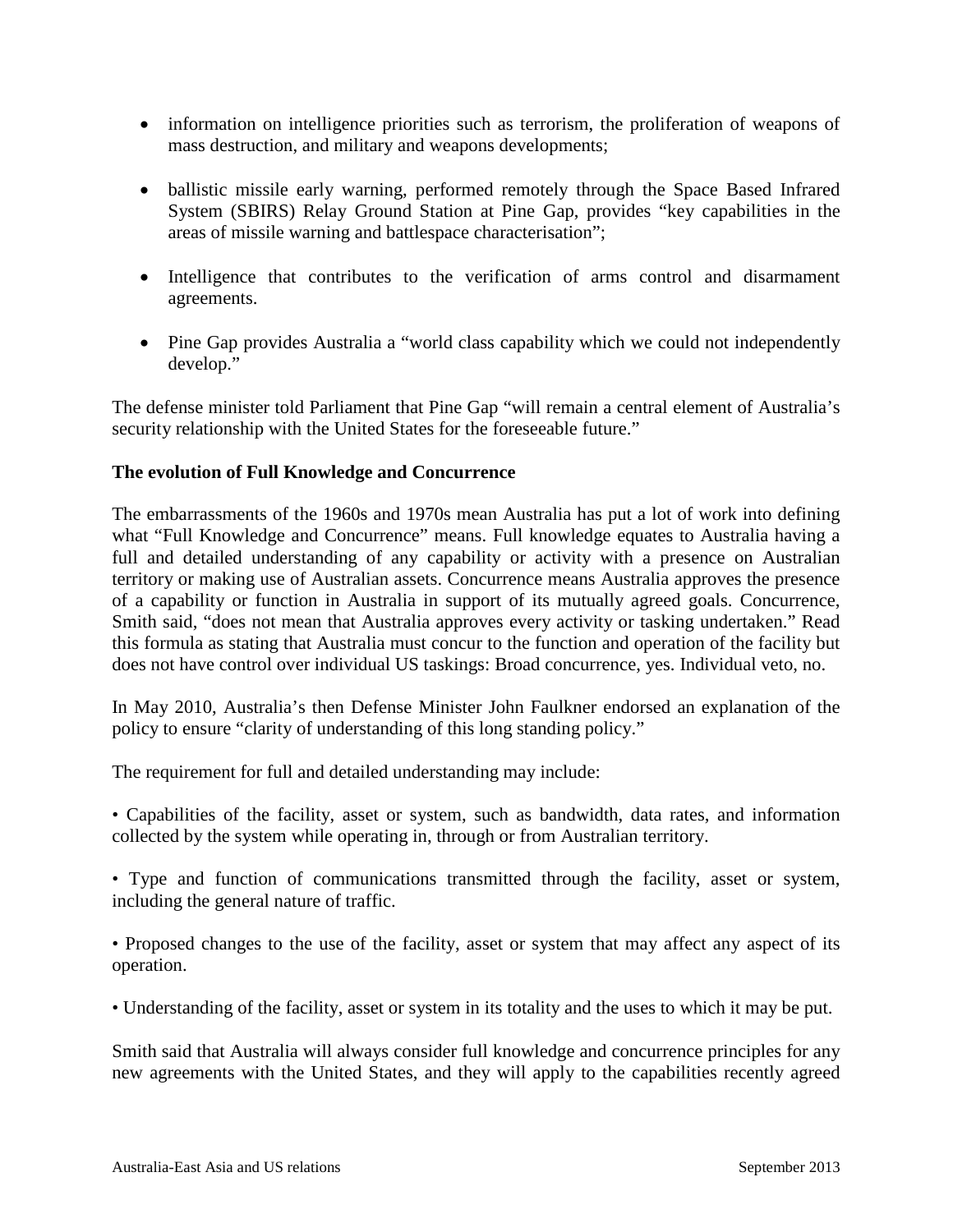with the US, including the positioning of a C-Band radar and Space Surveillance Telescope in Australia and the establishment of a Satellite Communications ground station at Geraldton.

"Our Joint Facilities with the United States will continue to contribute to the intelligence collection capabilities of both countries, support multilateral agreements to monitor compliance with arms control and disarmament, and underpin global strategic stability," Smith said. "There is enduring value in our Joint Facilities and our other facilities that the United States has access to under the principle of Full Knowledge and Concurrence. The contribution of these facilities to global United States' capabilities strengthens our alliance, enhances Australia's own capabilities and makes a significant contribution to both Australia's national security interests and to global security."

#### **The alliance, Australia, and Asia**

*"I know there are some who present a false choice that Australia needs to choose between its long-standing ties with the US and its emerging links with China. Well, that kind of zero-sum thinking only leads to negative results. We support Australia having strong, multifaceted ties with every nation in the Asia Pacific, indeed in the world, including China, just as we seek the same."* Hillary Clinton, November, 2012

Visiting Australia for the annual alliance talks, the secretary of state's warning about "zero sum thinking" and "false choices" in Asia echoed the official line taken by the Gillard government. Clinton's remarks came just after former Labor Prime Minister Paul Keating voiced his fears that Australia is surrendering its foreign policy interests to the US, a view challenged by former Liberal Prime Minister John Howard as "fatuous."

In his lecture, Keating said "Australia's sphere of influence is diminishing" as it becomes subservient to US policy: "I believe the era of effective foreign policy activism in Australia has passed. Our sense of independence has flagged and we have rolled back into easy accommodation with the foreign policy objectives of the US." This brought an immediate denial from Howard, the man who defeated Keating and went on to be Australia's second-longest serving leader. Howard rejected the idea that Australia's interests in Asia are compromised by being close to the US: "I, of course, reject it as a ludicrous proposition. I found that in dealing with the Chinese – so far from the close relationship we had with the Americans being a disadvantage – it was an advantage. Deep down the Chinese respected it. They never said so on the record, of course, but I have reason to believe they thought that."

The Australian public shows a grasp of the shape and direction of this debate. The 2013 Lowy Institute survey of Australian public opinion on foreign policy suggests the voters still love the security elements of the alliance but are wary of becoming involved in any conflict in Asia. The Poll found 82 percent of Australians supported the US alliance (down from the Obama highpoint last year of 87 percent). So the tradition of Australia fervently clinging to the alliance lives, but the potential demands of the alliance are troubling.

The Iraq effect lingers: 76 percent of Australians think that "Australia should only support US military action if it is authorised by the United Nations." And only 38 percent agreed with the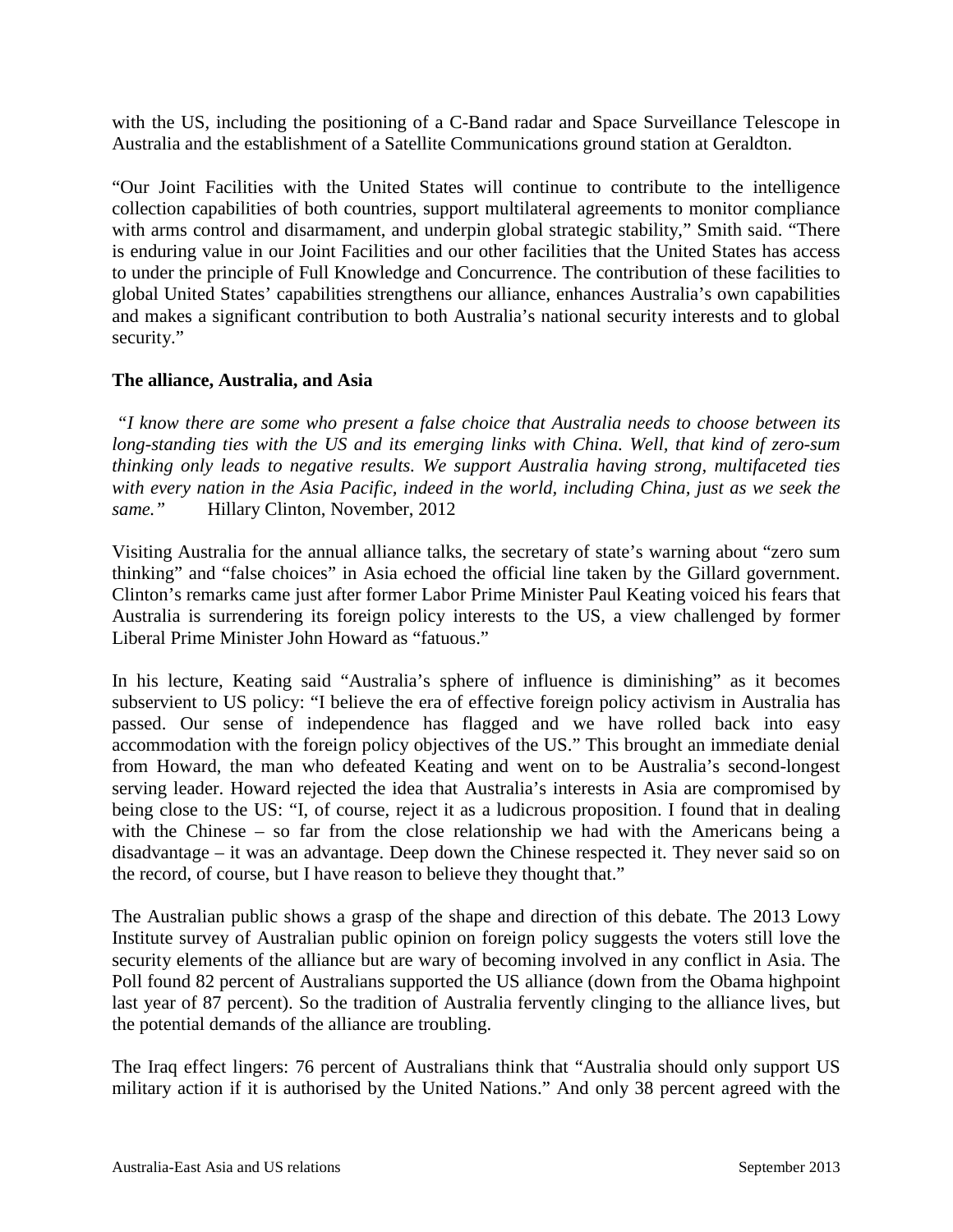proposition that Australia should support "US military action in Asia, for example, in a conflict between China and Japan." So Australians like the alliance as much as ever, but are not too keen on doing any alliance heavy duty, especially as China is seen as far more important economically than the US. The Lowy survey reported it this way:

The prospect of strategic competition between a rising China and the United States has stirred a debate in recent years about whether it is possible for Australia to maintain good relations with both nations. An overwhelming majority of Australians believe this is possible (87 percent). Only 12 percent think it is 'not possible for Australia to have a good relationship with China and a good relationship with the United States at the same time'. Most Australians (76 percent) see China as the most important economy to Australia at the moment, far more than the 16 percent who say the United States economy is the most important. Given this strong emphasis on the Chinese economy, we asked this year which relationship people saw as more important to Australia overall. Despite their views about the importance of China's economy, more Australians place a higher value on our relationship with the United States (48 percent) than with China (37 percent). Without being prompted, 10 percent offered the response that both were equally important. Even of those three-quarters of Australians who believe that China's economy is the most important to Australia, a significant minority (40 percent) still think that the relationship with the United States is more important to Australia than the relationship with China.

In the 12 months prior to the election, the Gillard government issued three major statements on Australia's strategic future. In October 2012, the prime minister issued a *White Paper on Australia in the Asian Century*, the product of a task force headed by an economist and public servant, Ken Henry, previously secretary of the Treasury. In January 2013, Gillard issued a *National Security Strategy*, setting priorities for the next five years. The two documents were used to frame the strategic environment for the Defence White Paper issued in May 2013.

While the three statements were all expressions of policy from the same government, their differences of tone and emphasis throw light on how elements of the Canberra system are thinking about the alliance and the choices and chances Asia is producing.

The Asian Century White Paper had a liberal internationalist optimism; the *National Security Strategy* marked a further shift from the previous focus on terrorism toward traditional statebased issues, with a new emphasis on the cyber realm; the Defence White Paper stabilized defense spending and promised increases; it offered a more positive view of China than the previous White Paper, issued by Kevin Rudd's first government in 2009; and the strategic construct that Defense has embraced is the Indo Pacific rather than the Asian Century.

## **The Australia in the Asian Century White Paper**

The Asian Century White Paper started from the premise that Asia will force even more dramatic changes on Australia. This is now a statement of the conventional view or ruling consensus. One important feature of the White Paper was as a marker of how far the Australian consensus on Asia has evolved. The previous generation of Australian leaders – Bob Hawke, Paul Keating,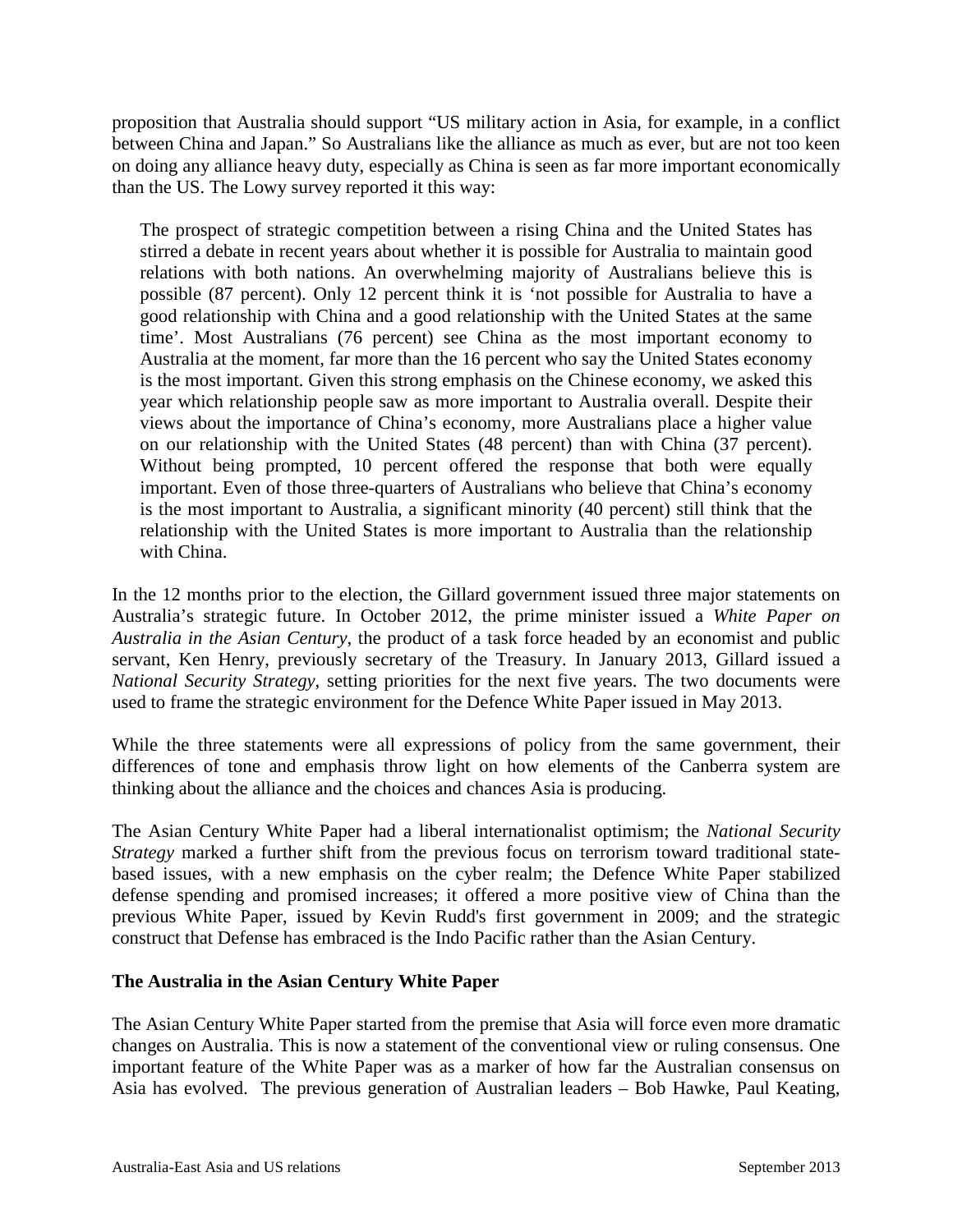and John Howard – were just as emphatic about the need to engage Asia, but laid far less stress on how much change this would force on Australia. Howard famously argued that Australia would not have to choose between its history and geography. Keating said Australia could go into Asia as it was and be accepted.

The message of the Asian Century White Paper, by contrast, is one of Asian forces that will transform Australia: "Asia's rise is changing the world. This is a defining feature of the 21st Century – the Asian Century. These developments have profound implications for people everywhere. Asia's extraordinary ascent has already changed the Australian economy, society and strategic environment. The scale and pace of the change still to come mean Australia is entering a truly transformative period in our history."

The White Paper set a national objective of making Australia more open to and integrated with Asia, so that Asian trade would deliver at least one-third of GDP by 2025, up from one-quarter in 2011. The policy statement called for Australia to seek, as a national objective, stronger and more comprehensive relationships with five key nations in Asia: China, India, Indonesia, Japan, and South Korea. It said the US and China are the two states with the greatest power "to determine the temperature of regional affairs in coming decades." A strong and consistent US presence "will continue to be as important in providing future confidence in Asia's rapidly changing strategic environment as it has in the past." At the same time, "China's importance to Australia, economically and politically, will only grow in decades to come." The statement praised the "intensity, structure and sophistication" of the engagement between the US and China, while pointing to competition that posed the danger of miscalculation and accident:

We are optimistic about the ability of China and the United States to manage strategic change in the region. But their relationship will inevitably have a competitive element, especially as China's global interests expand, it becomes more active on a broader range of international issues and its defense capabilities grow in areas dominated for more than half a century by the United States. The danger of miscalculation and accident therefore requires ongoing investment in bilateral and regional efforts, such as the East Asia Summit and other regional bodies, to build trust and transparency and to ensure that communications are open and military-to-military dialogue is effective. In managing the intersections of Australia's ties with the United States and China, we will need a clear sense of our national interests, a strong voice in both relationships and effective diplomacy.

## **Australia's National Security Strategy**

In January 2013, Prime Minister Gillard issued what was described as Australia's first National Security Strategy to provide a framework for national security efforts and set priorities for the next five years. The strategy was badged as "an important next step" following the 2008 National Security Statement issued by then Prime Minister Rudd, which "articulated Australia's national security agenda and set in motion reforms to strengthen the national security community."

Gillard's strategy outlined three key priorities for the next five years: enhanced engagement in support of regional security and prosperity in the Asian Century; integrated cyber policy and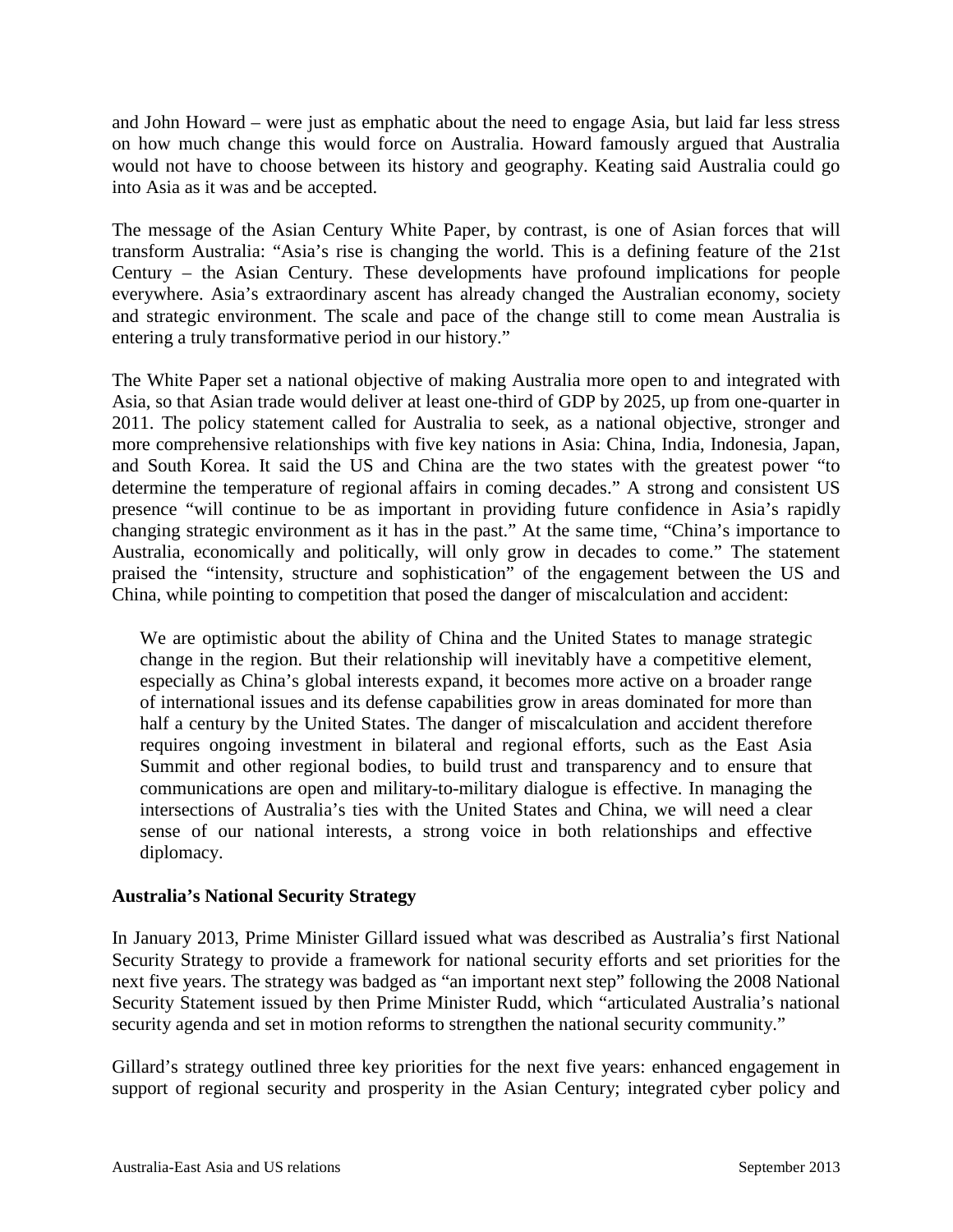operations to enhance the defense of our digital networks; and effective partnership to achieve innovative and efficient national security outcomes.

The strategy paid due regard to the "persistent threat from terrorism" but put the terrorism issue in the same category as "increasingly sophisticated serious and organised crime." This was not the terrorist ordering of the 9/11 decade as Gillard acknowledged, saying the transition is to "an era in which the behaviour of states, not non-state actors, will be the most important driver and shaper of Australia's national security thinking." The big new focus is on the cyber realm, with Gillard stating that the number of cyber incidents in Australia had increased by 42 percent over the past two years.

The government announced that by the end of 2013 it will have established the Australian Cyber Security Centre, bringing together Defence's Cyber Security Operations Centre, the Attorney-General's Computer Emergency Response Team, the Cyber Espionage Branch of the counterespionage agency, ASIO, and elements of the High-Tech Crime Operations capability of the Australian Federal Police, plus analysts from the Australian Crime Commission.

In language replicated in the Defence White Paper, the strategy said the US alliance was "at the core of our approach to national security" and outlined key features of Australia's approach:

- Strengthening the interoperability of Australian and US defense forces through:
	- o Regular exercises, such as the biennial Exercise Talisman Sabre;
	- o Implementation of the Defence Trade Cooperation Treaty; and
	- o Acquiring interoperable and complementary capabilities (e.g. the *E/A-18G* variant of the *Super Hornet* aircraft and the *MH-60R Seahawk Romeo* helicopter.
- Continuing regular ministerial dialogues, including the annual AUSMIN Consultations.
- Cooperating on shared strategic and regional security interests including through the Australia–Japan–US Trilateral Strategic Dialogue.
- Supporting activities flowing from the US Force Posture Review, including rotations of US Marine Air Ground Task Force personnel through northern Australia.
- Contributing to the international efforts in Afghanistan.
- Addressing the growing challenge of cyber threats by including large-scale cyber attack within the scope of the Australia–US alliance.
- Sustaining a robust intelligence relationship, including in the defense field.

## **Australia's Defence White Paper**

The Gillard government released the 2013 Defence White Paper at the start of May and the following week announced the federal budget that defined its financial settings. The headline point was that the government had put a new financial floor under the fall in defense spending.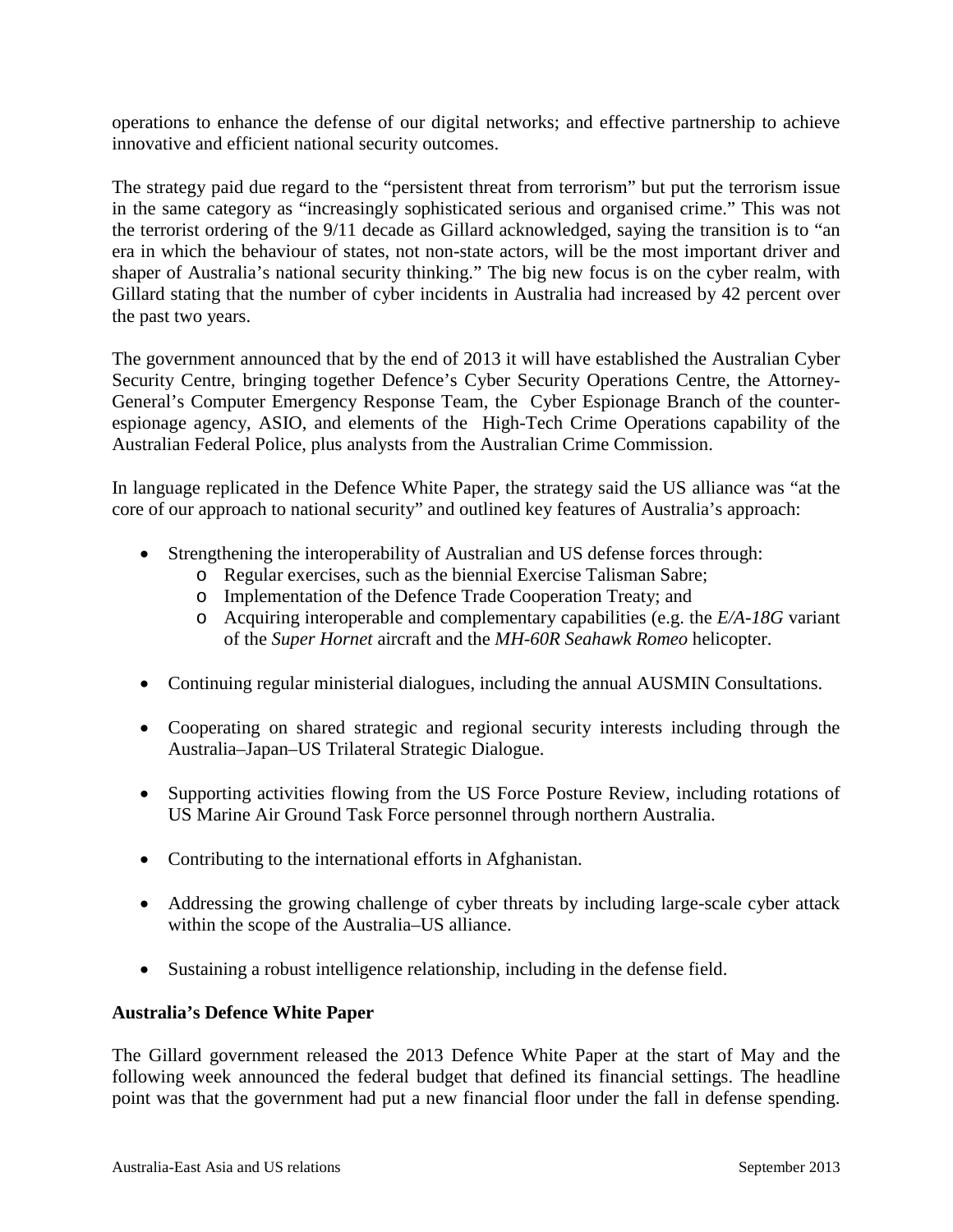Since the Rudd government's 2009 Defence White Paper, Labor had cut or deferred more than A\$20 billion of promised defense spending. Last financial year, funding fell in real terms by more than 10 percent – pushing the defense share of GDP to 1.6 percent – the lowest level since 1938.

The new Defence White Paper raised spending and recommitted to the capability goals of the 2009 White Paper. The government announced that the financial year starting this June would see real growth in spending of 2.3 percent to reach A\$25.4 billion, and then continue to grow for another three years to A\$28.6 billion to deliver an average of 3.6 percent real growth over four years of the forward estimates.

As ASPI's Mark Thomson noted in his annual assessment of the defense budget, if government delivers the A\$220 billion identified in the financial guidance for the six years that follow the forward estimates period, there is enough money available to grow the defense budget to A\$33.2 billion by 2022 at an annual real rate of growth of 2.5 percent per annum. Thomson advised: "Don't pop the champagne corks just yet. The seemingly impressive growth is coming from a low base. In the 48 months between the release of the 2009 and 2013 Defence White Papers, around \$20 billion of promised funding was lost in the headlong rush to get the Commonwealth's books out of the red. As things stand, it will be two more years before defense spending rises out of the hole that was dug in search of a surplus."

The White Paper noted that Australia's annual average defense spending since the end of the Vietnam War was 2.2 percent of GDP. Since 2000, the annual average has been 1.8 percent of GDP. The government committed to increasing defense funding toward a target of 2 percent of GDP from its current level of 1.6 percent. The lack of any target date for the 2 percent pledge was expressed in a classic weasel waiver sentence: "This is a long-term objective that will be implemented in an economically responsible manner as and when fiscal circumstances allow."

The 2013 White Paper pointed to developments since the 2009 White Paper:

- The ongoing economic, strategic, and military shift to the Indo Pacific;
- Australian Defence Force's (ADF) operational drawdown from Afghanistan, Timor-Leste and Solomon Islands;
- United States' rebalance to the Asia-Pacific;
- Australia's "substantially enhanced practical cooperation" with the United States pursuant to our alliance relationship; and
- Continuing adverse effects from the global financial crisis, impacting on the global economy, domestic budgets, and defense funding.

While the prime minister embraced the term "the Asian Century," Defence emphasizes the term "Indo Pacific." The White Paper said "a new Indo Pacific strategic arc is beginning to emerge, connecting the Indian and Pacific Oceans through Southeast Asia." As with the previously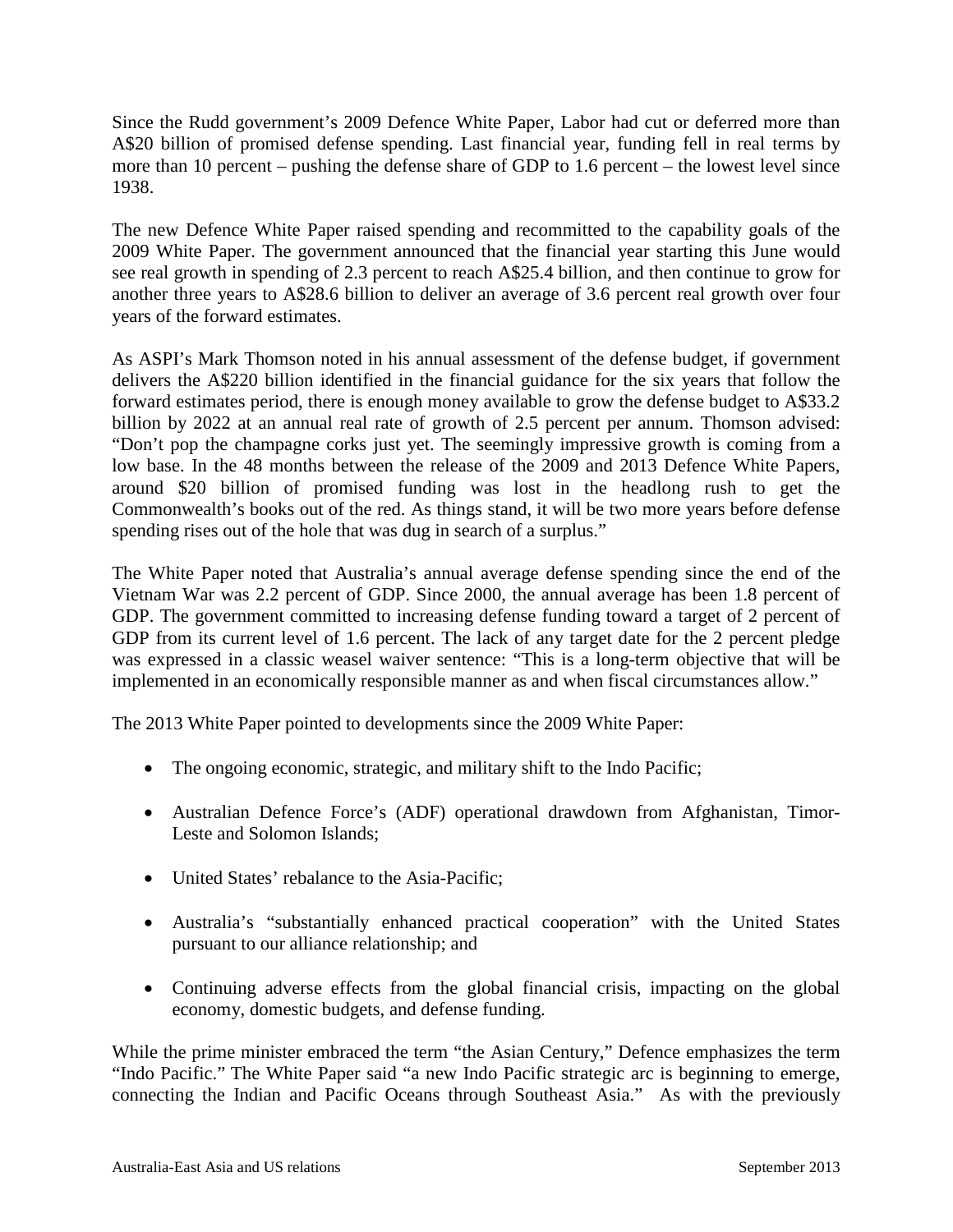preferred term "Asia Pacific", the Indo Pacific explicitly recognizes the US role, and that is always at the heart of the way the Australian Defence Department looks at the region.

#### **Asia Pacific trade futures**

The wish not to choose between the US and China that runs through Australia's strategic policy has some echo in its trade policy. In trade, Australia also talks of a new phase of competition which is actually a contest between US and Chinese versions of Asia's future trade framework. Australia is not making any choice between the two big trade structures being negotiated for Asia: it has enrolled in both by joining both the US-driven negotiations for the Trans-Pacific Partnership (TPP) and the Regional Comprehensive Economic Partnership (RCEP), launched by ASEAN but subject to the effective veto of China as the biggest player in the prospective partnership.

The Gillard government's White Paper on the Asian Century was explicit about the competition between the two trade visions: "Negotiations for the Trans-Pacific Partnership Agreement and the Regional Comprehensive Economic Partnership could create momentum for competitive liberalisation and put Australia on two complementary pathways to a free trade area of the Asia– Pacific. Australia welcomes and encourages these processes. We recognise that outcomes agreed in one negotiation that facilitate deeper economic integration will encourage new members to join, and also create pressure to adopt similar liberalisation in competing negotiations."

The RCEP is just beginning but the TPP is approaching crunch time (or as close as any multilateral trade negotiations can get to a finish line that might actually conclude the haggling.) Australia, at the TPP table since 2008, has crossed swords with the US over intellectual property issues and a proposed dispute settlement court. The draft investment chapter of the TPP leaked last year reveals the terms of the Australian fight with US negotiators. The treaty would create a dispute settlement system that enables corporations from one country to take legal action against the government of another country for alleged breaches of the agreement. The Gillard government announced that it would oppose the provision because it would give greater rights to foreign companies than domestic firms. In its effort to cut tobacco use in Australia on health grounds, the Gillard government became wary of such treaty rights because of the way tobacco firms could use them to challenge anti-smoking laws in the courts. The industry challenged the introduction of a plain packaging regime for cigarette packs using provisions of a Hong Kong-Australia Bilateral Investment Treaty. Canberra is worried about widening the opportunities for challenges to domestic law on the basis of trade treaties.

#### **Ambassadors and governments**

A reminder that the stability of the alliance is sometimes expressed through glacial progress was the conclusion of a six-year effort to give effect to the Australia-US Defence Trade Cooperation Treaty. On May 16, US Ambassador Jeffrey Bleich and Defense Minister Smith exchanged diplomatic notes to bring the treaty into force. Smith described it as "a significant step forward" for the alliance. The trek toward that significant step began in September 2007 when the treaty was signed in Sydney by President George W. Bush and Prime Minister John Howard. As with a similar treaty with Britain, the agreement was an effort by the US to deal with complaints from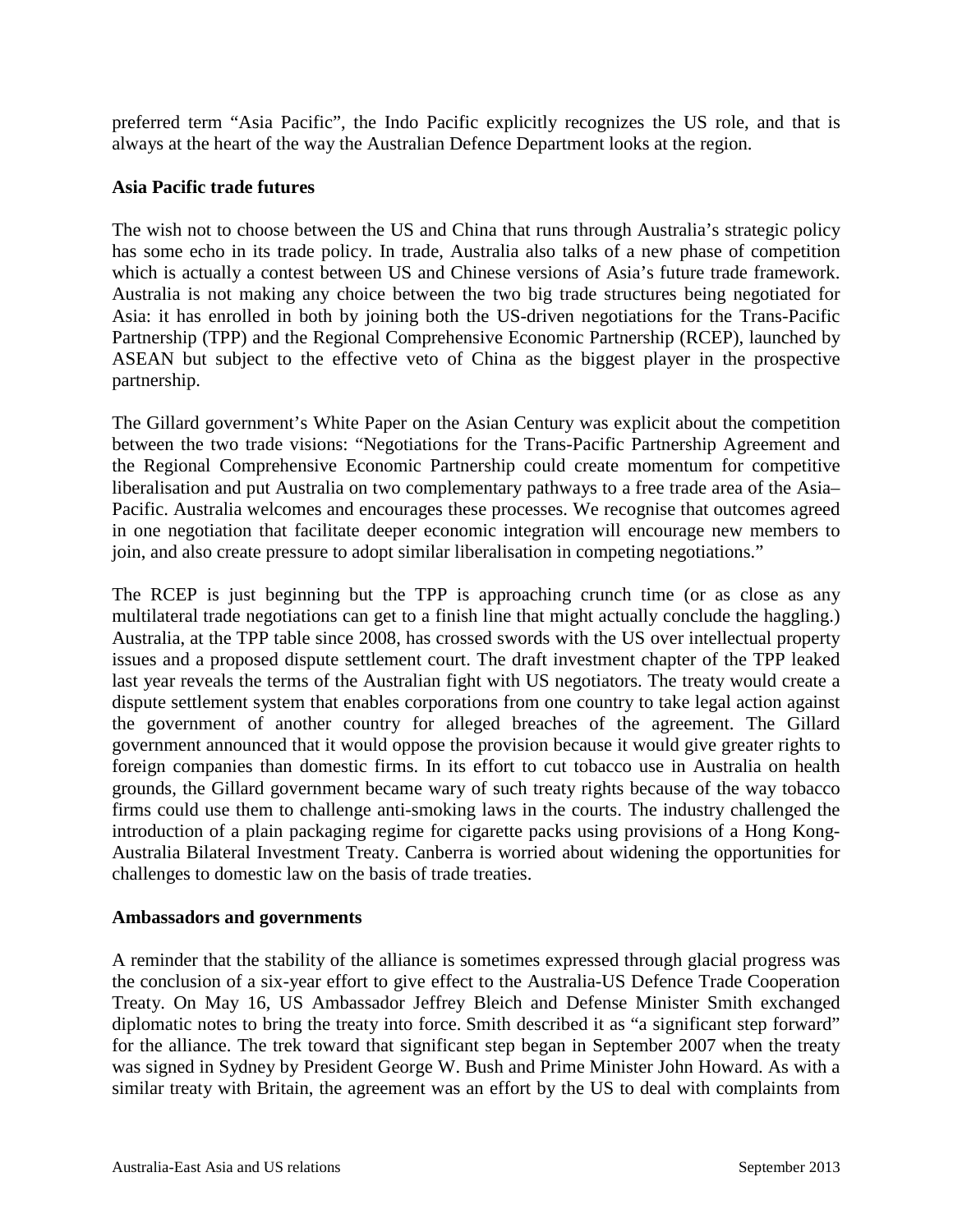its allies about the protracted and opaque process of buying US-origin military technology. The six year ratification process in the US only underlined the grounds of that complaint.

The treaty creates a framework for the transfer of eligible defense goods, services, and technology between entities in Australia and the US, known as the Approved Community, without the need to apply for separate export licenses. The Australian government hopes the Treaty will improve delivery times, improve sustainment, and give Australian industry better access to technical data to tender for US contracts. To paraphrase Oscar Wilde's line about two countries separated by a common language, Australia and the US have much in common, but the Defence Trade Treaty process showed how they are separated by two uncommonly different government systems.

In June, President Obama nominated a former director of the Office of Personnel Management, John Berry, to be the next US ambassador to Australia. Berry is being described as the first openly gay US ambassador to serve in a Group of 20 nation. In August, Berry married his partner of 17 years, Curtis Yee, in a private same-sex ceremony in Washington. The ambassador he will succeed, Jeffrey Bleich, can give Berry some fine tips from his four years in Canberra on relating to Australia in terms of alliance, sport, and food. As an example, here is Bleich talking to high school students in Goulburn about how the US might have a special relationship with Britain, but with Australia the US had a less complicated affinity:

Australia is more like the best friend we've had for years. We've been through a lot together, we understand each other's jokes, and we both have complicated pasts with the UK. Of course, you guys play football all wrong. But then we don't understand the importance of Vegemite to a balanced diet, so I guess it all evens out. Luckily, friends can overlook those sorts of things. In our case, everything we've been through together has just made our alliance stronger ... we have a group of Marines training with the Australian Defence Force up in Darwin. They are working hard to learn about Aussie culture. I hear they're learning to play Aussie rules football. When a Marine says a sport is tough, you KNOW it's hard. No word yet on whether they are learning to like Vegemite.

Football and Vegemite jokes can get an American a long way with any Australian audience. Embrace the language: Barack Obama had a lot of fun in Canberra in 2011 with "chinwag" (a talk) and "earbash" (a really good talk). Avoid trying to imitate the Australian accent (even Meryl Streep has trouble with it) and a win is always within reach. My own advice to the incoming ambassador is not to repeat the mistake of one of his predecessors who, soon after arriving in Canberra in 2001, invited 12 journalists to lunch at the embassy and served them iced tea to go with the meal. Iced tea! That ambassador (Tom Schieffer) quickly picked up an excellent understanding of Australian thirsts. He came to see that a hot climate can demand beverages stronger than tea. The journalists eventually forgave him – Australia-US relations recovered.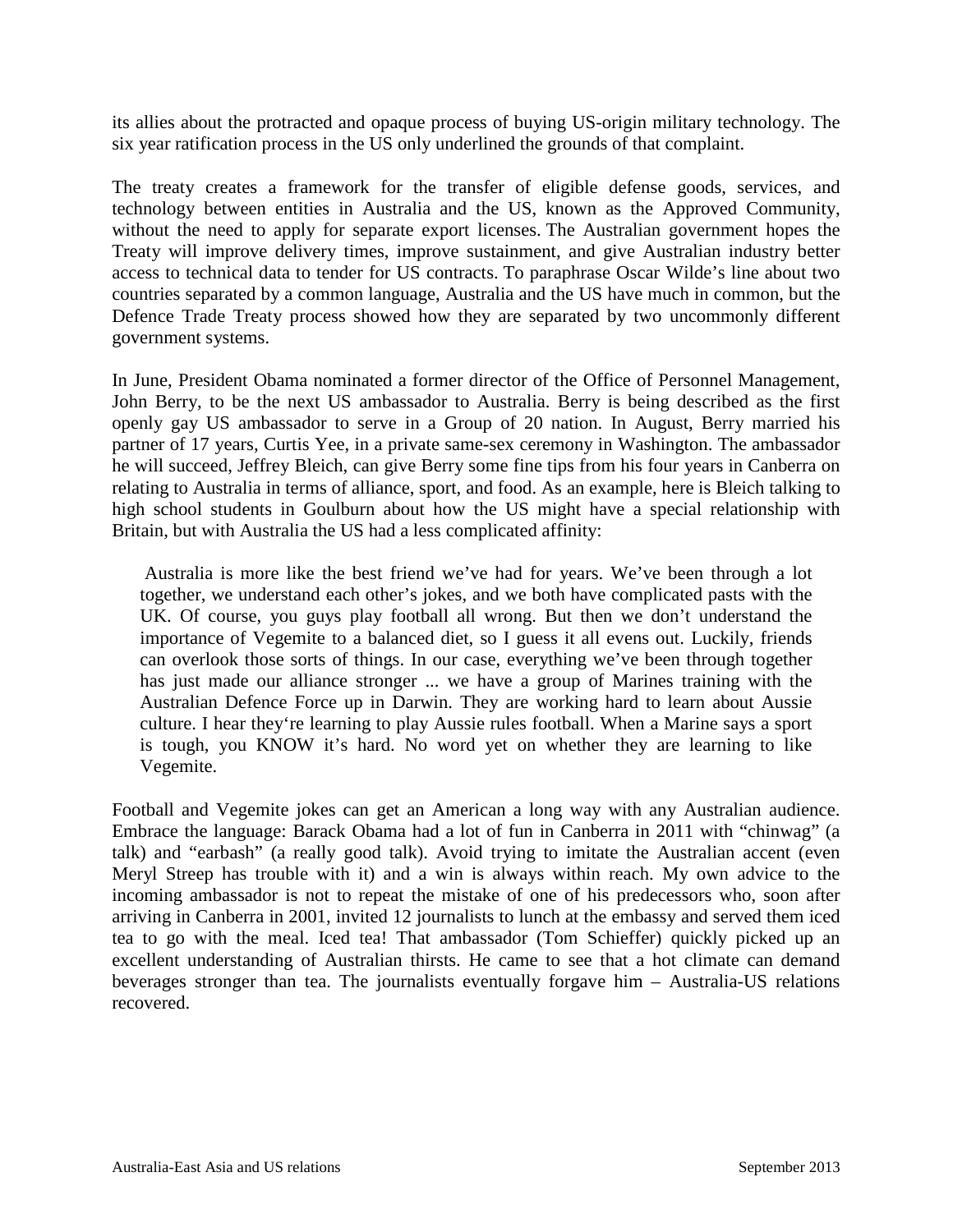# **Chronology of Australia-East Asia/US Relations September 2012 – August 2013**

**Sept. 9, 2012:** Prime Minister (PM) Gillard attends the APEC Leaders Meeting in Vladivostok but has to leave early to return to Adelaide because of the death of her father.

**Sept. 14, 2012:** Foreign and defense ministers of Australia and Japan hold their fourth 2+2 meeting, calling for increased trilateral cooperation with the US.

**Oct. 12, 2012:** Tenth anniversary of the terrorist bombing that killed 202 people, including 88 Australians, is marked in Bali by a ceremony involving PM Gillard, Opposition Leader Tony Abbott, former PM John Howard, and Indonesia's Foreign Minister, Marty Natalegawa.

**Oct. 14, 2012:** PM Gillard visits Afghanistan to see Australian troops and to meet President Hamid Karzai.

**Oct. 16, 2012:** PM Gillard visits India and announces Australia and India will begin negotiations on a safeguard agreement to allow uranium sales to India. Indian Prime Minister Manmohan Singh praises Labor's change of policy which allowed potential uranium sales "as recognition of India's energy needs as well as our record and credentials."

**Oct. 28, 2012:** PM Gillard issues a White Paper on Australia in the Asian Century.

**Oct. 31, 2012:** PM Gillard delivers a statement to Parliament on the military exit from Afghanistan by 2014.

**Nov. 5, 2012:** PM Gillard attends the 9<sup>th</sup> Asia Europe Summit in Laos.

Nov.8, 2012: PM Gillard co-chairs the 5<sup>th</sup> Bali Democracy Forum, hosted by Indonesian President Susilo Bambang Yudhoyono.

**Nov. 14, 2012:** Australian defense and foreign ministers meet in Perth with the US secretaries of defense and state for the annual AUSMIN consultations.

Nov. 20, 2012: PM Gillard attends the 7<sup>th</sup> East Asia Summit in Laos.

**Nov. 22, 2012:** Australian-led International Stabilization Force (ISF) ceases its security operations in Timor-Leste and starts withdrawal, ending an operation that began in 2006.

**Dec 18, 2012:** Three People's Liberation Army (PLA) Navy ships arrive in Sydney as part of a four-day port visit. The ships *Yi Yang*, *Chang Zhou,* and *Qian Dao Hu* are returning to China from counter-piracy operations in the Gulf of Aden.

**Jan. 1, 2013:** Australia takes up its two-year term on the UN Security Council.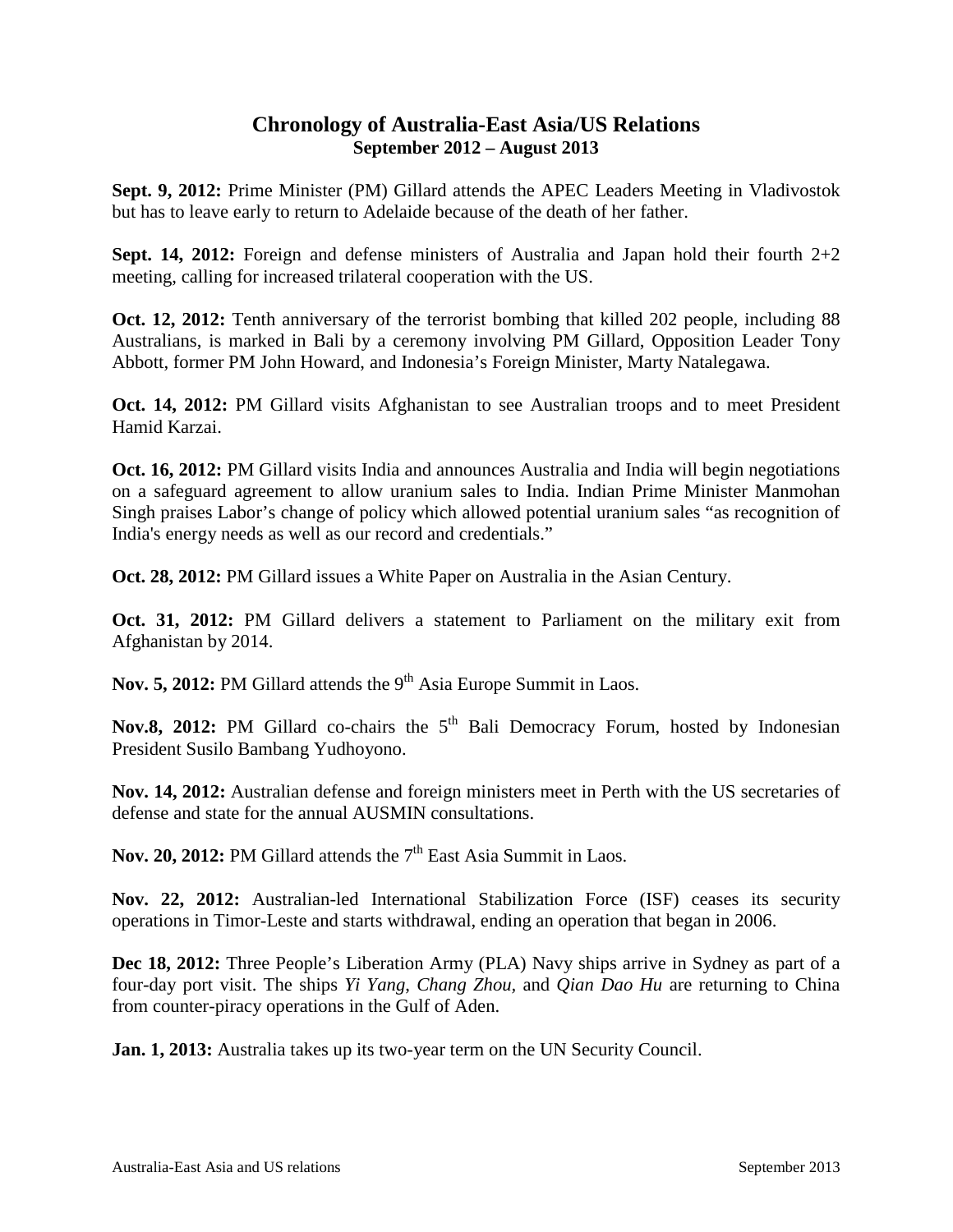**Jan. 10, 2013:** Australia announces further sanctions on Iran, affecting the financial, trade, energy, and transport sectors.

**Jan. 13, 2013:** Foreign Minister (FM) Bob Carr and Japan's new FM Kishida Fumio hold talks in Sydney on regional security, development aid, and differences over whaling.

**Jan. 23, 2013:** PM Gillard releases the National Security Strategy.

**Jan. 30, 2013:** PM Gillard launches an eight-month campaign by announcing that Australia's federal election will be held Sept. 14. This is a break with tradition as prime ministers previously named the Election Day only as they put the machinery of government into caretaker mode, prior to a four to five week campaign.

**Feb. 7, 2013:** Defense Minister (DM) Stephen Smith makes a statement to Parliament on Australia's timetable for withdrawal and military transition in Afghanistan.

**Feb. 9, 2013:** Prime Ministers John Key and Julia Gillard meet in Queenstown, NZ, for the annual Australia-New Zealand Leaders' meeting.

**Feb. 16, 2013:** Independent Australian Sen. Nick Xenophon is detained at the Kuala Lumpur airport and deported from Malaysia as a "security risk" based on previous criticism of Malaysia's political system. Other parliamentarians traveling with Xenophon abandon the visit to Malaysia.

**Feb. 18, 2013:** DM Smith visits Afghanistan and meets President Hamid Karzai and DM Bismullah Khan.

**March 18, 2013:** Myanmar's President Thein Sein arrives for an official visit to Australia, the first by a Myanmar leader in 39 years.

**March 25, 2013:** FM Carr visits Washington and meets Vice President Joseph Biden.

**March 26, 2013:** DM Smith announces that at least 1,000 of Australia's 1,650 troops in Afghanistan will be withdrawn by the end of 2013.

**March 26, 2013:** FM Carr welcomes the Security of Information Agreement between Australia and Japan coming into force, saying the framework for the exchange of classified information will build on Australia's comprehensive security, strategic and economic partnership with Japan.

**April 5, 2013:** PM Gillard makes her second visit as leader to China. The trip is marked by the announcement that the Australian dollar is to be the third currency to be directly exchangeable with the yuan, thus bypassing the US dollar in the transaction.

**April 21, 2013:** A company of US Marines lands in Darwin for training with Australia and other countries in the region, the second rotation of US Marines through the Northern Territory.

**May 2, 2013:** DM Smith attends inaugural South Pacific Defence Ministers Meeting in Tonga.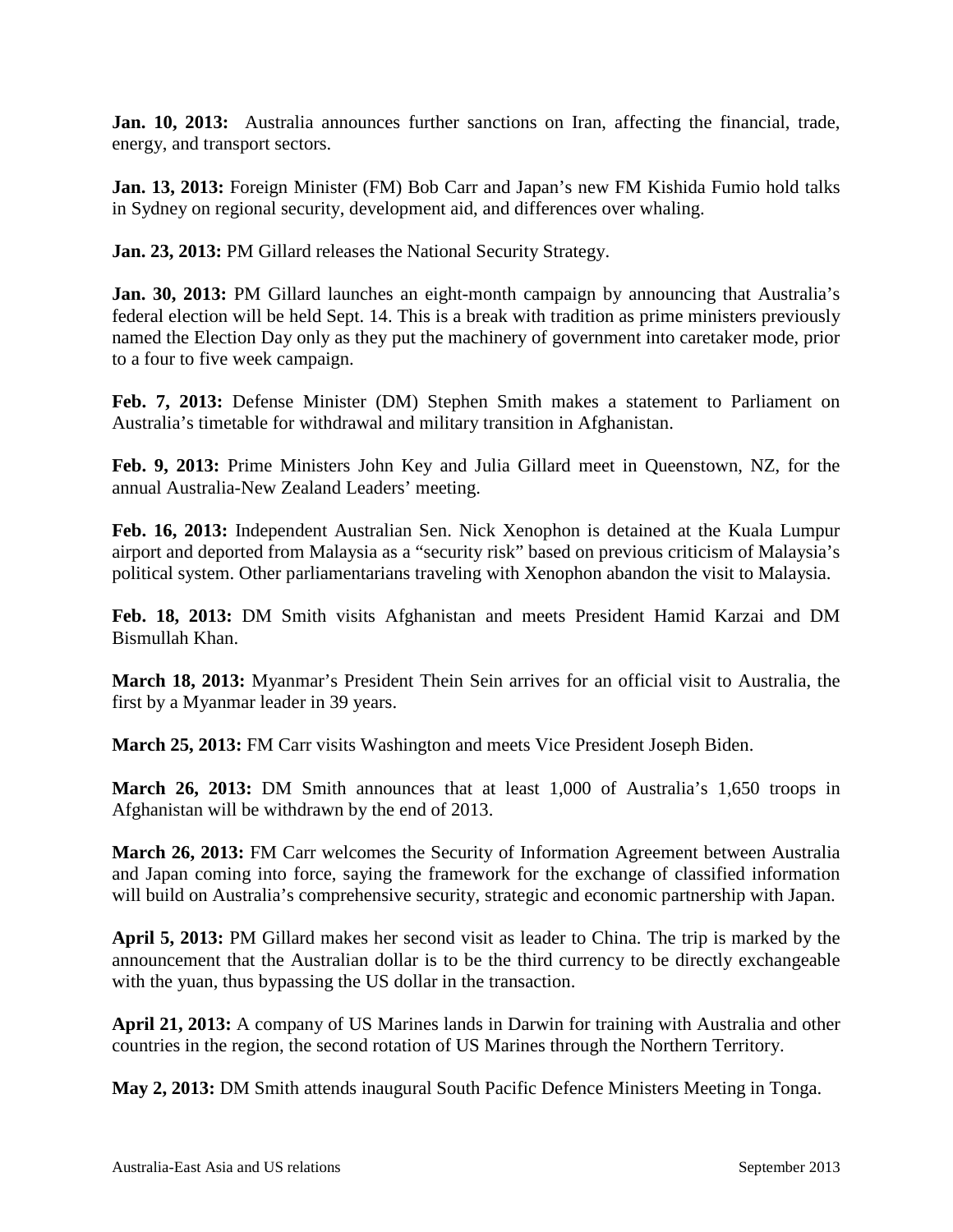**May 3, 2013:** Australia's Defence White Paper released.

**May 9, 2013:** PM Gillard visits Papua New Guinea.

**May 16, 2013:** An exchange of diplomatic notes brings the Australia-United States Defence Trade Cooperation Treaty into force.

**May 21, 2013:** DM Smith visits Washington and meets Secretary of Defense Chuck Hagel.

**May 27, 2013:** Australian Broadcasting Corporation broadcasts a documentary claiming that Chinese hackers stole the blueprints for the new Canberra headquarters for the Australian Security and Intelligence Organisation.

**June 1, 2013:** Defense Ministers of the US, Australia, and Japan hold trilateral talks in Singapore on the margins of the Shangri-La Dialogue.

**June 4, 2013:** India's Minister of Defense A. K. Antony arrives in Australia – the first official visit to Australia by an Indian defense minister.

**June 26, 2013:** DM Smith makes a statement to Parliament on Australia's "Full Knowledge and Concurrence" on the US Joint Facilities on Australian soil.

**June 26, 2013:** PM Gillard is deposed by the Labor Party caucus. The MPs and senators vote to return Kevin Rudd to the leadership (57 votes for Rudd, 45 for Gillard). Gillard said she would leave Parliament at the coming election. Treasurer Wayne Swan and five other ministers resign, saying they will not serve in Rudd's Cabinet.

**June 27, 2013:** Kevin Rudd is sworn in as prime minister.

**June 27, 2013:** DM Stephen Smith says he will continue as minister but announces he will not contest the federal election in September.

**July 1, 2013:** The Australian Defence Force concludes its support to the Regional Assistance Mission to Solomon Islands (RAMSI). Since 2003, 7,270 Australian personnel from all three services have deployed to Solomon Islands for RAMSI.

**July 4, 2013:** FM Carr and DM Smith visit Seoul for the first Australia-Korea Foreign and Defense Ministers' ("2+2") Meeting.

**July 5, 2013:** PM Rudd visits Jakarta to meet President Yudhoyono and discuss the issue of asylum seekers sailing to Australia from Indonesia.

**July 15, 2013:** PM Rudd visits Papua New Guinea to announce new aid projects and to negotiate the terms of a deal for PNG to process and resettle asylum seekers trying to reach Australia by boat from Indonesia.